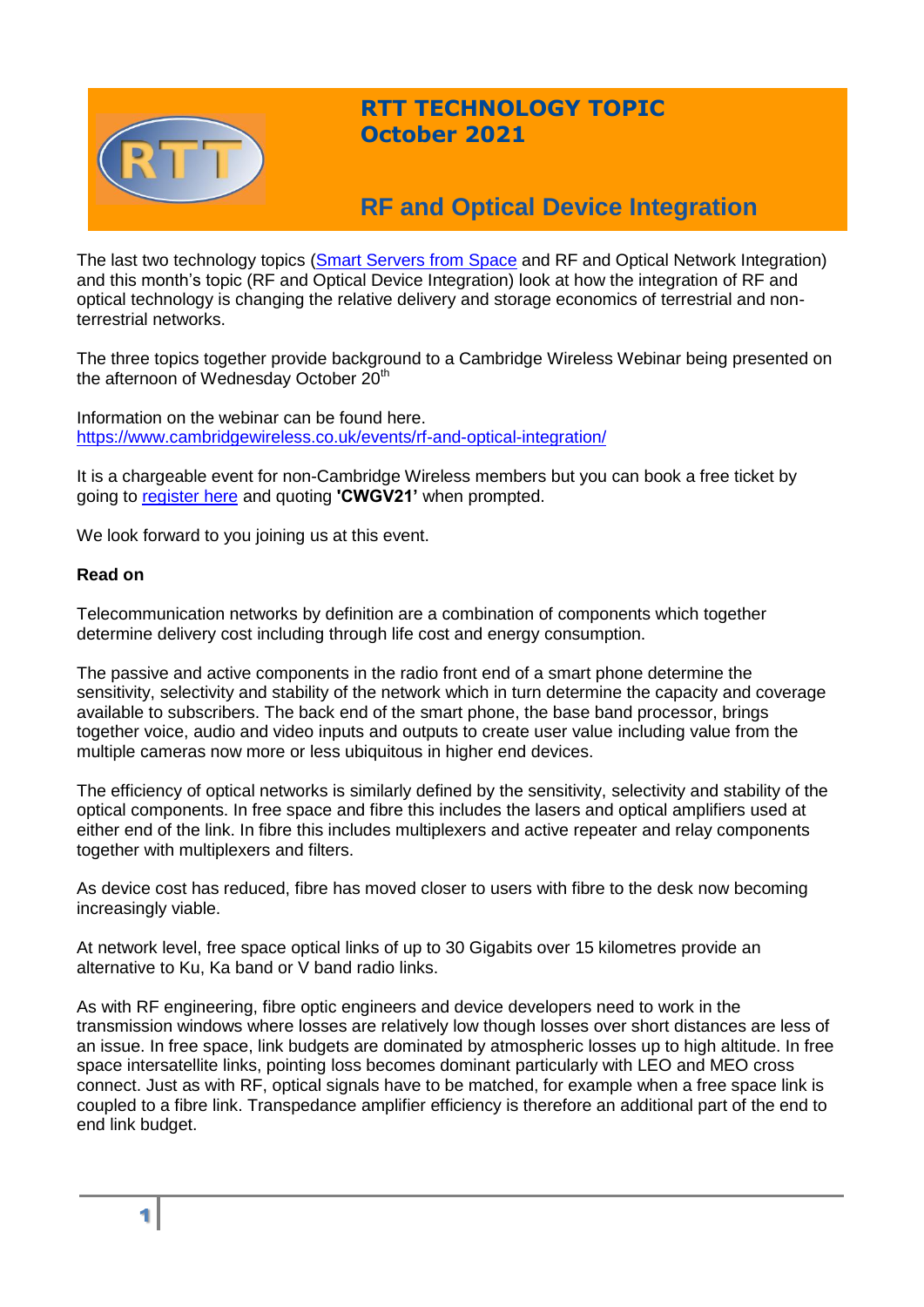In radio systems, engineers have a choice of modulation techniques ranging from simple on off keying though to complex higher order modulation in which frequency, phase and amplitude are all used as an information carrier.

The same choices are available in the optical world. LED transmitters can be on off keyed or intensity modulated, typically at two or four levels. LED light sources are low cost but relatively wide band with channel bandwidths typically between 30 and 60 nanometres (8-16 THz)

The source is non-coherent, not particularly directional and only couples to multi-mode fibre which means that overall efficiency is low with a throughput limit of around 100 M/bit/s over a kilometre. LED's are however ideal for [low cost local Li Fi domestic and](https://lifi.co/) industrial optical networks

They are also used in Cube SATS for size, weight and cost reasons.

Where more efficiency (greater range and throughput) is needed the default options are laser diodes, Vertical Cavity Surface Emitting Lasers or Distributed Feedback devices

All of these are based on the principle of bouncing electrons backwards and forward or up and down or side to side until they are sufficiently excited to become photons at which point they spill out of the device in the desired direction either because the device is a diode, or in DFB devices, due to differences in reflectivity between mirrors at either end of the device

The laser diode was patented by Robert Hall of General Electric in 1962.

A laser diode replaces the silicon used as a semiconductor in an LED with aluminium or gallium arsenide. In a conventional laser, concentrated light is produced by 'pumping' the light emitted from excited atoms repeatedly between two mirrors. A laser diode performs the same function by bouncing photons backwards and forwards in a microscopic junction typically one micrometre wide between the slices of a p-type and n type semiconductor known as a Fabry Perot resonant cavity, a fine example of an old technique put to modern use (Jean-Baptiste Alfred Perot and his colleague Charles Fabry produced their first interferometer in 1899).

The emission wavelength of the laser diode is determined by the composition of the light emitting semiconductor material based on work originally done by Lawrence Bragg and his Dad in 1913 investigating why and how crystalline solids produced surprising patterns of reflected x rays. A Bragg reflector uses materials with different refractive indices, with the thickness of the materials chosen to produce a quarter wavelength reflection of a particular wavelength. A Distributed Bragg Reflector uses one or two [Bragg gratings](https://www.infobloom.com/what-is-bragg-grating.htm) as end reflectors in a short Fabry-Perot Cavity so both the French and the British can claim bragging rights for these inventions.

Laser diodes cost more than LED sources but produce coherent light which means more complex modulation can be used. Laser diodes also exhibit better coupling efficiency and can be used with single mode fibre for longer distance communication but they are temperature and life limited.

A vertical cavity surface emitting laser (VCSEL) produces less power than a laser diode (typically 1- 10 milliwatts rather than 100 milliwatts) but is power efficient drawing 15 milliamps compared to 60 milliamps for a distributed feedback laser.

A VCSEL has top and bottom mirrors separated by a laser cavity with oxide layers either side which act as a gain region. The low cost and lower output power of these devices relative to Distributed Feedback lasers makes them a good choice for systems operating close to visible light (315-384 THz/950 to 780 nanometre) where there is a risk of eye damage in free space systems

For long distance high capacity fibre, Distributed Feedback Laser Diodes are a default option. Good stability means they can support wavelength multiplexing down to 25 GHz channel spacing, they can be matched well and provide a well behaved source of coherent light. In free space terrestrial